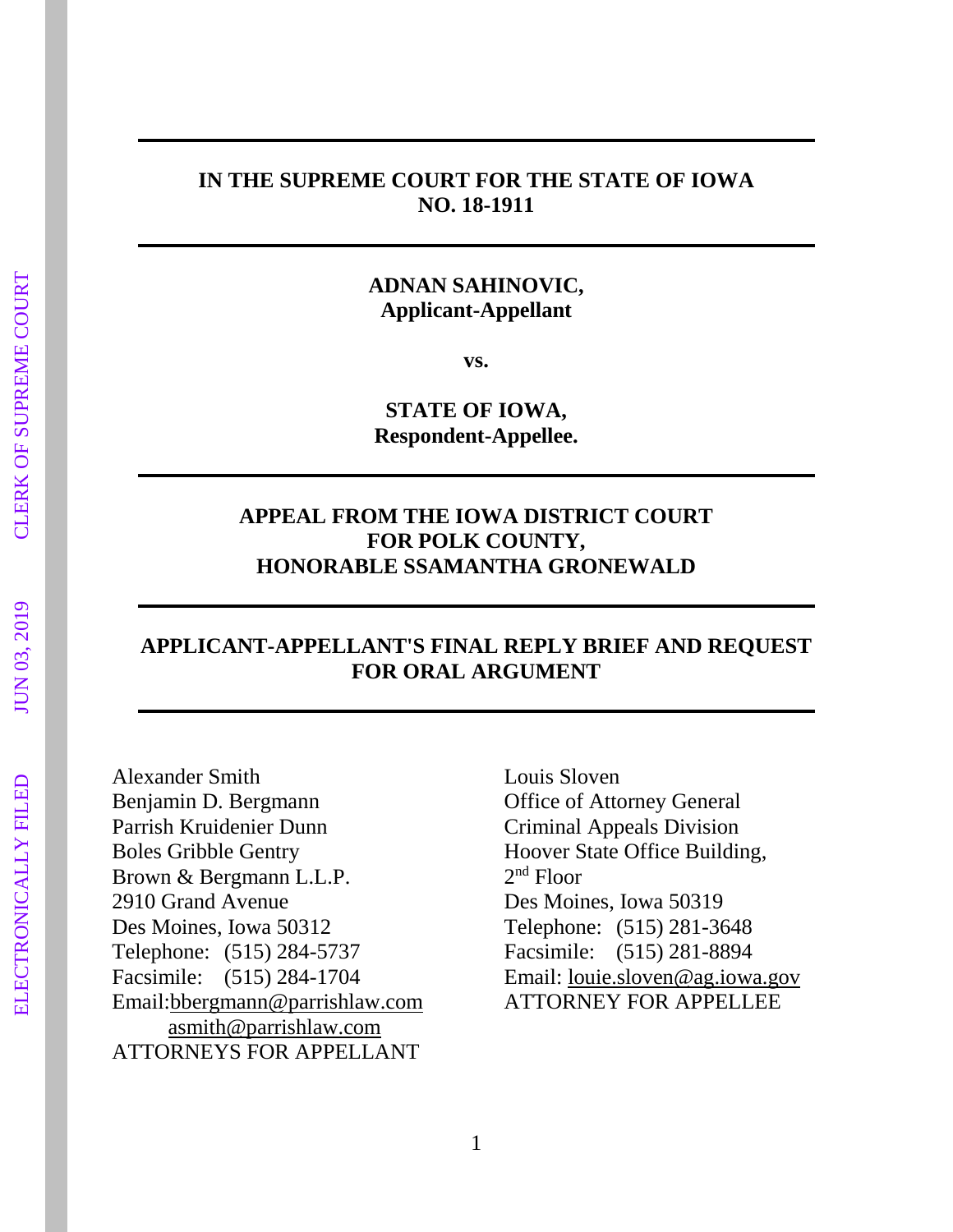#### **CERTIFICATE OF FILING AND SERVICE**

I hereby certify that I e-filed the Applicant-Appellant's Final Reply Brief with the Electronic Document Management System with the Appellate Court on the 3rd day of June 2019.

The following counsel will be served by Electronic Document Management System.

> Thomas Miller OFFICE OF ATTORNEY GENERAL Hoover State Office Building, 2nd Floor Des Moines, Iowa 50319 Telephone: (515) 281-3648 Facsimile: (515) 281-8894 Email: [tmiller@ag.state.ia.us](mailto:tmiller@ag.state.ia.us) **ATTORNEY FOR APPELLEE**

I hereby certify that on the  $3<sup>rd</sup>$  day of June 2019, I did serve the Applicant-Appellant's Final Reply Brief on Appellant, listed below, by mailing one copy thereof to the following Plaintiff-Appellant:

Adnan Sahinovic Applicant-Appellant */S/ Veronica Mora*\_\_\_\_\_\_\_\_\_\_\_

## **PARRISH KRUIDENIER DUNN BOLES GRIBBLE GENTRY BROWN & BERGMANN, L.L.P.**

By:\_\_*/S/ Alexander Smith*\_\_\_\_\_\_\_\_

Alexander Smith AT0011363 Benjamin D. Bergmann AT0009469 2910 Grand Avenue Des Moines, Iowa 50312 Telephone: (515) 284-5737 Facsimile: (515) 284-1704 Email: [bbergmann@parrishlaw.com](mailto:bbergmann@parrishlaw.com) [asmith@parrishlaw.com](mailto:asmith@parrishlaw.com) **ATTORNEYS FOR APPELLANT**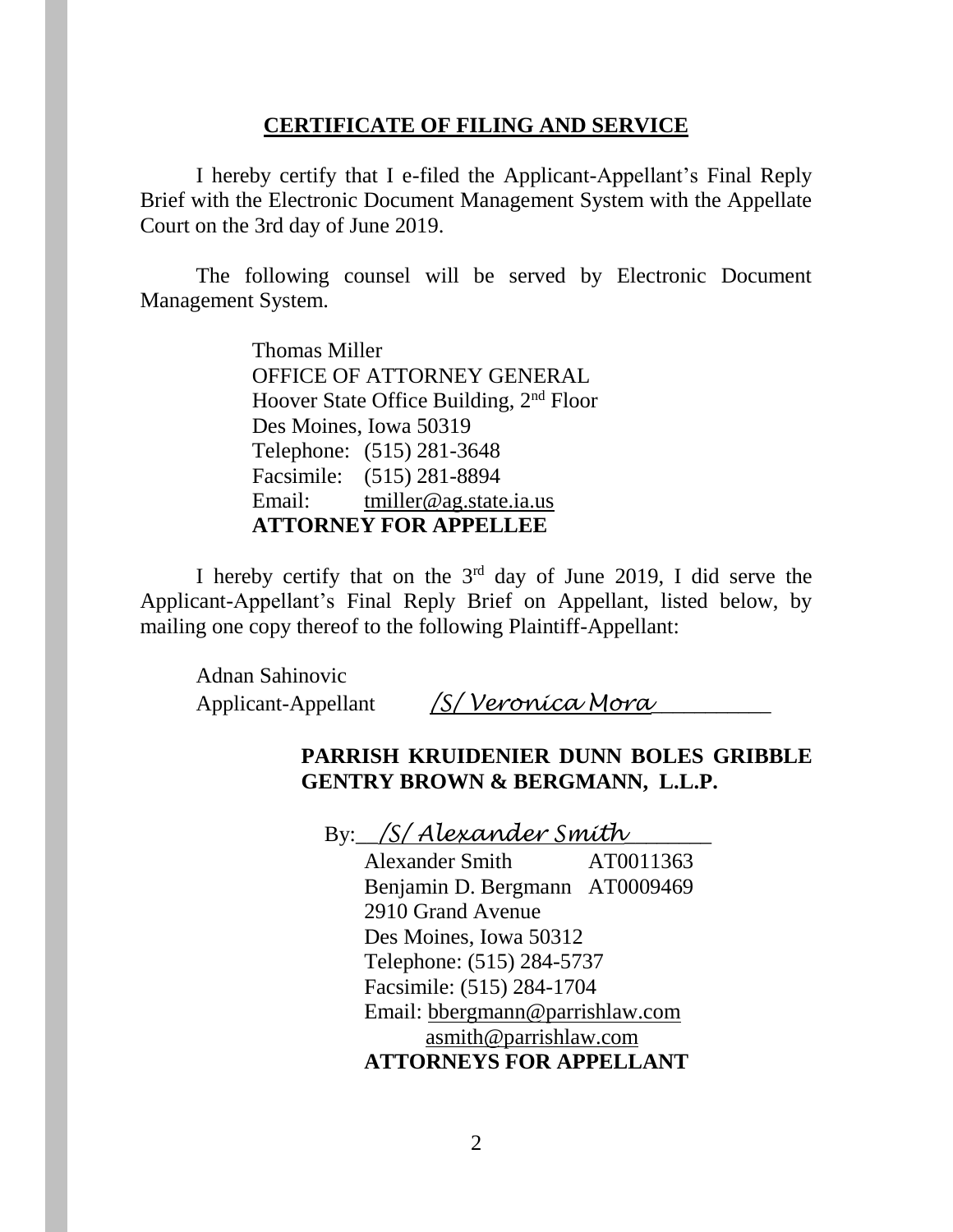# **TABLE OF CONTENTS**

| MR. SAHINOVIC WAS WITHIN THE THREE-YEAR TIME<br>I.                      |
|-------------------------------------------------------------------------|
|                                                                         |
|                                                                         |
|                                                                         |
| <b>TABLE OF AUTHORITIES</b>                                             |
|                                                                         |
| City of Asbury v. Iowa City Dev. Bd., 723 N.W.2d 188 (Iowa 2006)  10    |
|                                                                         |
|                                                                         |
| Noll v. Iowa Dist. Ct. for Muscatine Cty., 919 N.W.2d 232 (Iowa 2018) 9 |
| Schadendorf v. Snap-On Tools Corp., 757 N.W.2d 330 (Iowa 2008) 9        |
|                                                                         |
|                                                                         |

State v. Propps, 897 N.W.2d 91 (Iowa 2017) .................................................8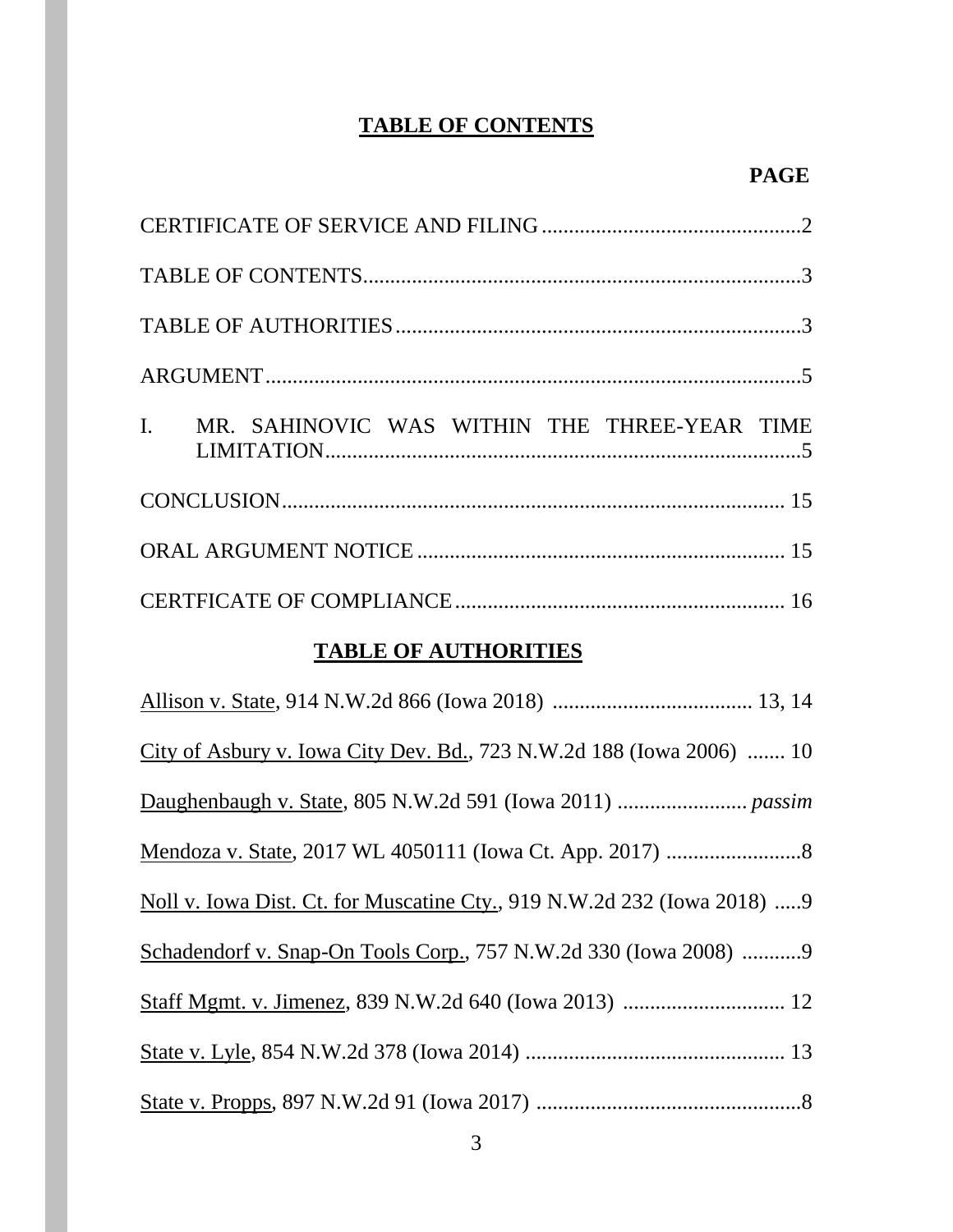| <b>STATUTES</b> |  |
|-----------------|--|
|                 |  |
|                 |  |
|                 |  |
|                 |  |
|                 |  |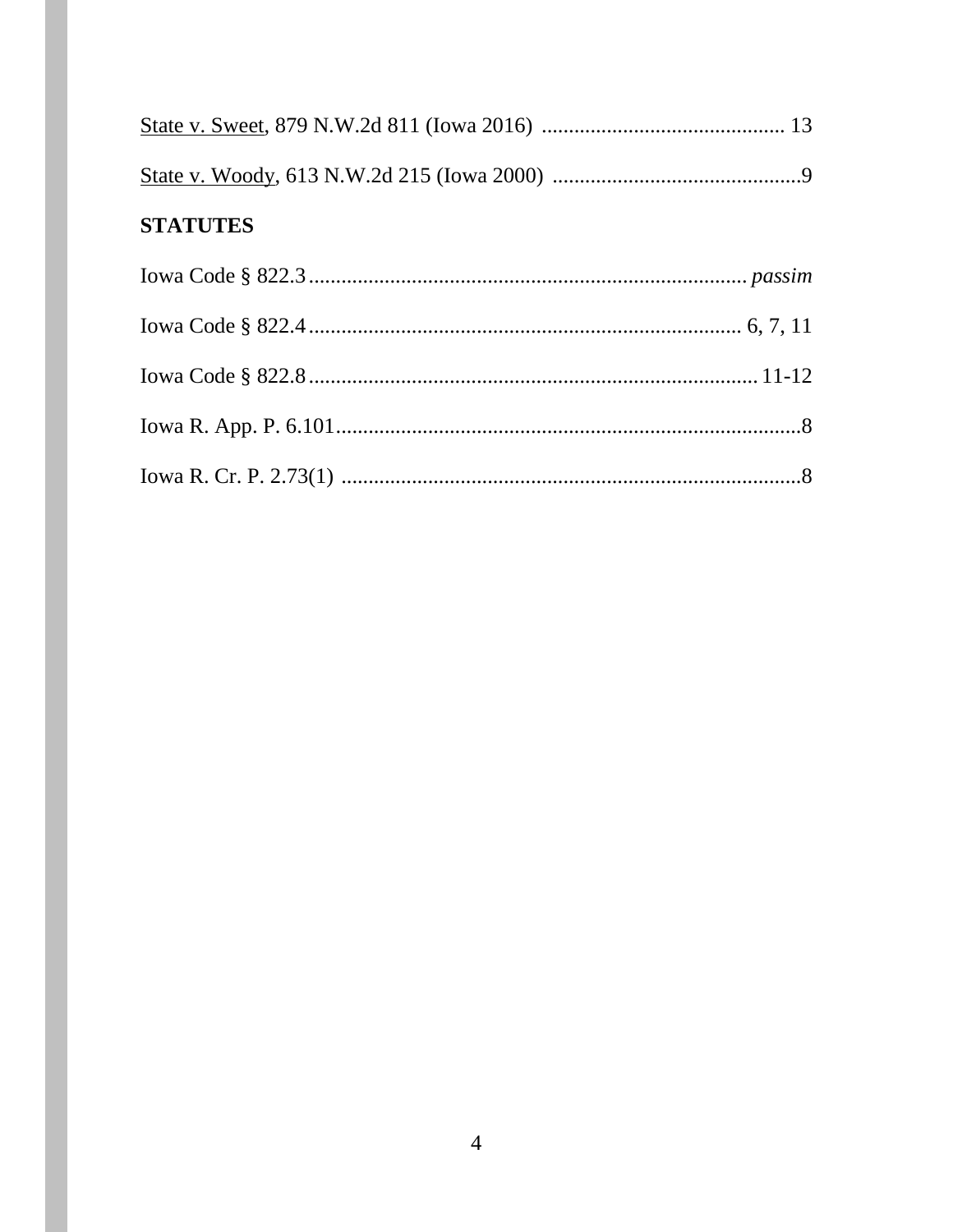#### **ARGUMENT**

## **I. MR. SAHINOVIC WAS WITHIN THE THREE-YEAR TIME LIMITATION**

The State argues for an interpretation of the statutory text that has no support in either the text itself, or in the Iowa Supreme Court's various decisions interpreting the statutory text. The State acknowledges that Mr. Sahinovic is correct that a conviction requires judgment, that final judgment usually refers to imposition of a sentence, that a corrected sentence will count as a final judgment of sentence for the purpose of an appeal, and that 822.3 refers to a conviction in its technical legal sentence, requiring a formal adjudication by the court and the formal entry of a judgment of conviction. State's Br. at 13-14. The State even admits that when reading 822.3, it makes sense when reading the statutory text.

The State highlights several different portions of Iowa Code Chapter 822 which use both the terms "conviction" or "sentence" in order to support the State's argument that the statute does not allow a resentenced defendant to challenge his or her underlying conviction within three years of the new resentencing date. The problem with the State's argument is that all of these various portions of the statute were in front of the Iowa Supreme Court when the court decided that "the statute uses the term 'conviction' in its technical sense, namely, to require adjudication and the entry of judgment."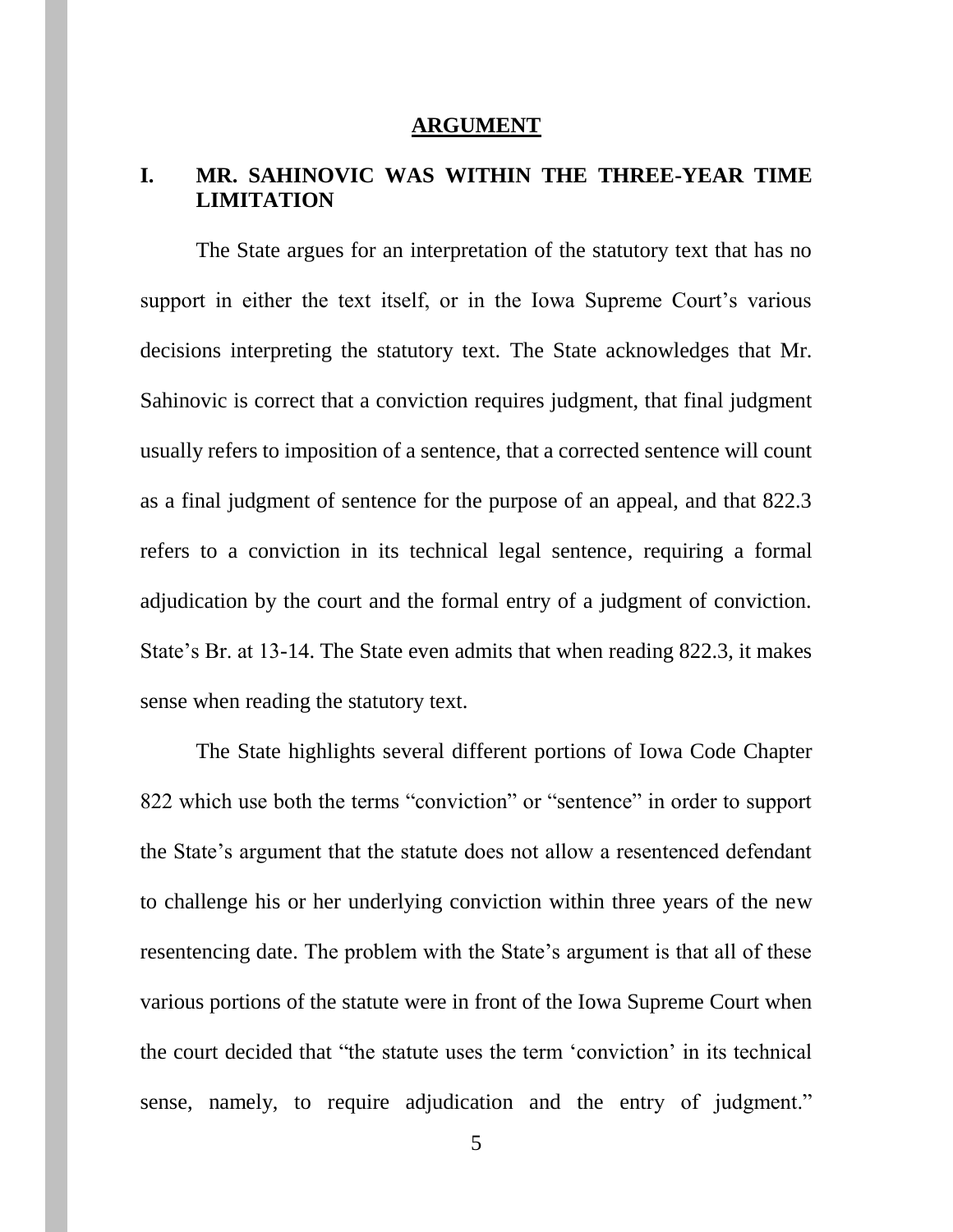Daughenbaugh v. State, 805 N.W.2d 591, 599 (Iowa 2011). Iowa Code § 822.4 lists the pleading requirements of the statute, and the Iowa Supreme Court reasoned that because the applicant must state the date of the entry of the judgment complained of there must be an entry of a judgment of conviction and "conviction" is to be read in the technical legal sense. Id. As an aside, Mr. Sahinovic's petition lists the entry of judgment as April 27, 2015, his resentencing date. (App. 78).

The State argues that there must be room for courts to differentiate between challenges to convictions and challenges to sentences. State's Br. at 14-15. Maybe that is so, but it does not change the relevant statute here, which is 822.3, and requires that "applications must be filed within three years from the date the conviction or decision is final or, in the event of an appeal, from the date the writ of procedendo is issued." The phrase at issued in Daughenbaugh was "Any person who has been convicted of, or sentenced for, a public offense." The court still found that "conviction" in the postconviction relief statute refers strictly to the technical legal sense requiring adjudication and entry of judgment, and the applicant in Daughenbaugh was not allowed to proceed with his postconviction relief challenge. Daughenbaugh v. State, 805 N.W.2d 591, 599 (Iowa 2011). If the court must differentiate between challenges to the illegality of a particular "conviction" or to a particular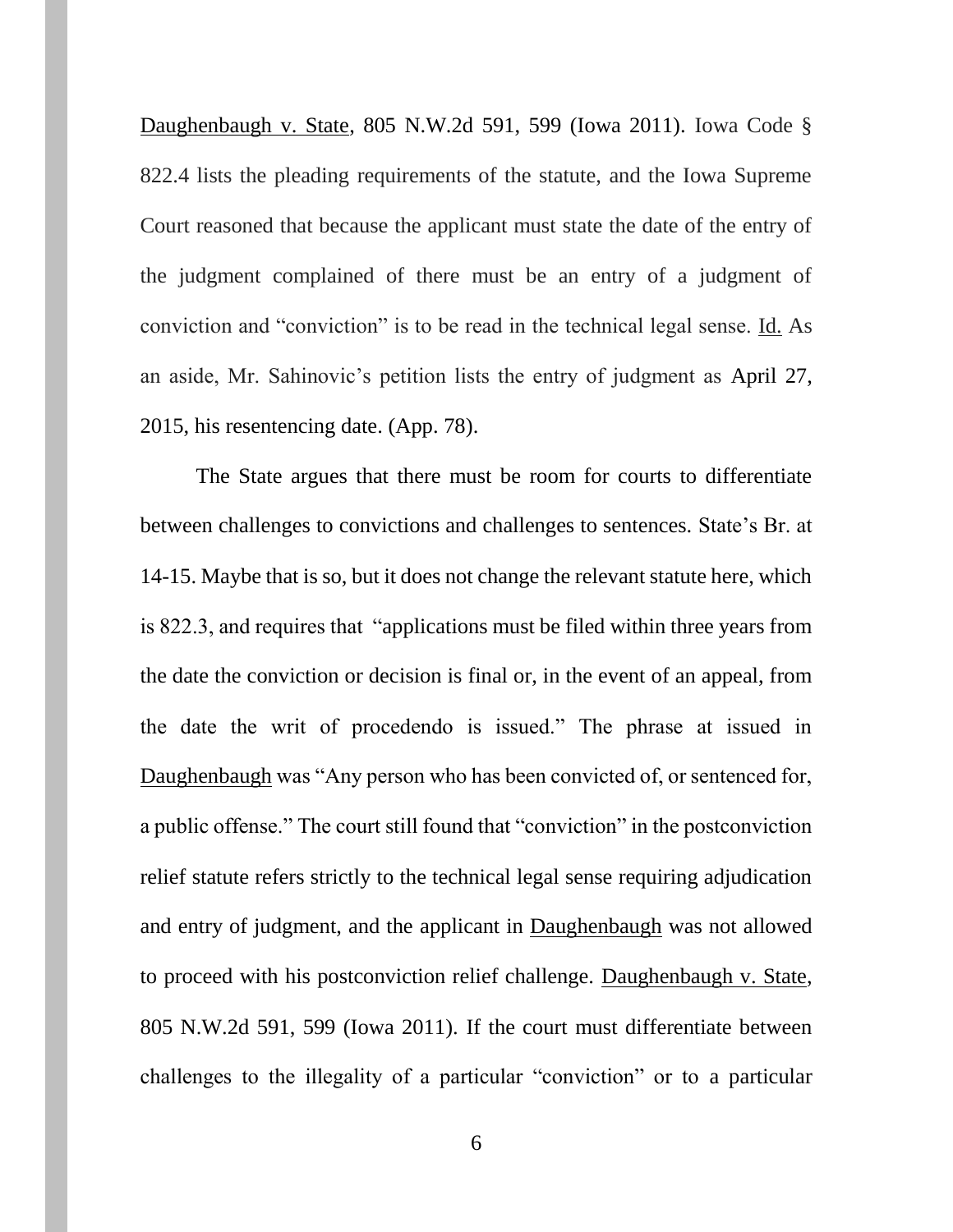sentence, it can do so via the pleading requirements of Iowa Code § 822.4, which requires the applicant to "specifically set forth the grounds upon which the application is based, and clearly state the relief desired."

The States argues that since 822.3 has no mention of sentencing, it means that issuing an order correcting a prior sentencing order does not restart the limitations period, and the three-year period runs from the date of conviction, not sentencing or resentencing. State's Br. at 15. This argument is a direct contradiction of Daughenbaugh. The "conviction" required by statute is not the guilty plea as the State is conceiving of it, but rather "the statute uses the term 'conviction' in its technical sense, namely, to require adjudication and the entry of judgment." Daughenbaugh v. State, 805 N.W.2d 591, 599 (Iowa 2011).

The State argues that "fixing an illegal sentence will require the court to enter a new final judgment *of sentence*—and not a new final judgment *of conviction*." See State's Br. at 15-16. The State is trying to parse out words where the meaning of the words has already been decided. The court has already decided that "the statute uses the term 'conviction' in its technical sense, namely, to require adjudication and the entry of judgment." Daughenbaugh v. State, 805 N.W.2d 591, 599 (Iowa 2011). When Iowa Code § 822.3 says "conviction" it means both conviction and sentencing. The State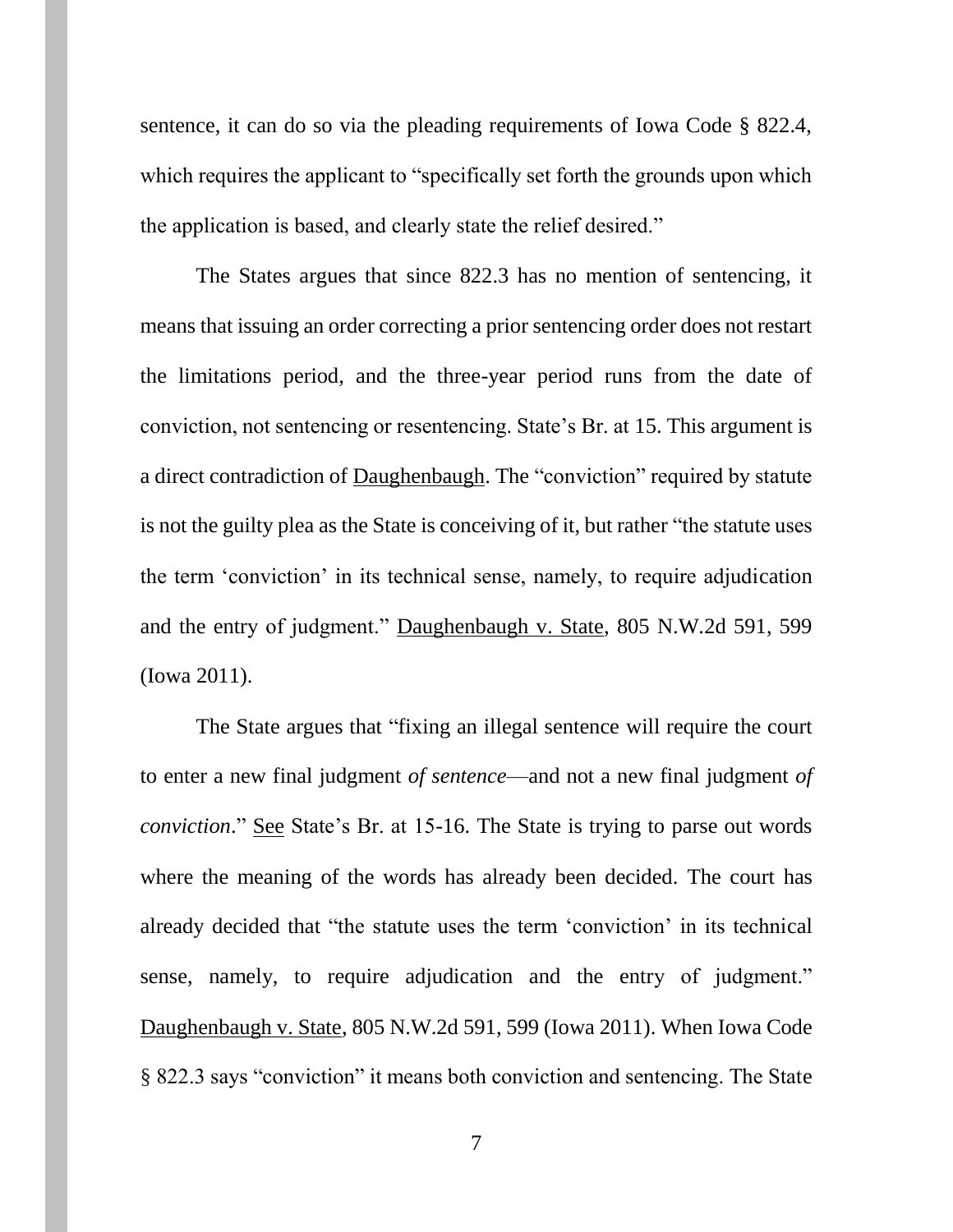is confusing the term "conviction" in the statute for the term "conviction" in the popular sense, meaning only "establishment of guilt independent of judgment and sentence." See Daughenbaugh v. State, 805 N.W.2d 591, 597 (Iowa 2011). A successful resentencing hearing produces a new entry of judgment. See State v. Propps, 897 N.W.2d 91, 96 (Iowa 2017).

The State claims that the State's rule avoids unfairness because all claimants will get the same amount of time to bring PCR claims to challenge their underlying proceedings and there will be no windfall for claimants whose sentences are illegal. First, being forced to serve an illegal sentence for a period of time is no "windfall" to anyone. Second, the amount of time to challenge criminal convictions has always been subject to various time constraints for different defendants. Simple misdemeanor defendants only have ten days to challenge a conviction as of right on appeal, while other defendants have 30 days. See Iowa R. Cr. P. 2.73(1); Iowa R. App. P. 6.101. Defendants can be eligible or not eligible for some form of relief after conviction based on whether the individual received a deferred judgment, the individual's probation status, the advice the individual received from counsel, and the individual's immigration status, but none of these distinctions have changed the court's interpretations of the statutes. See Mendoza v. State, 2017 WL 4050111, at \*3 (Iowa Ct. App. 2017).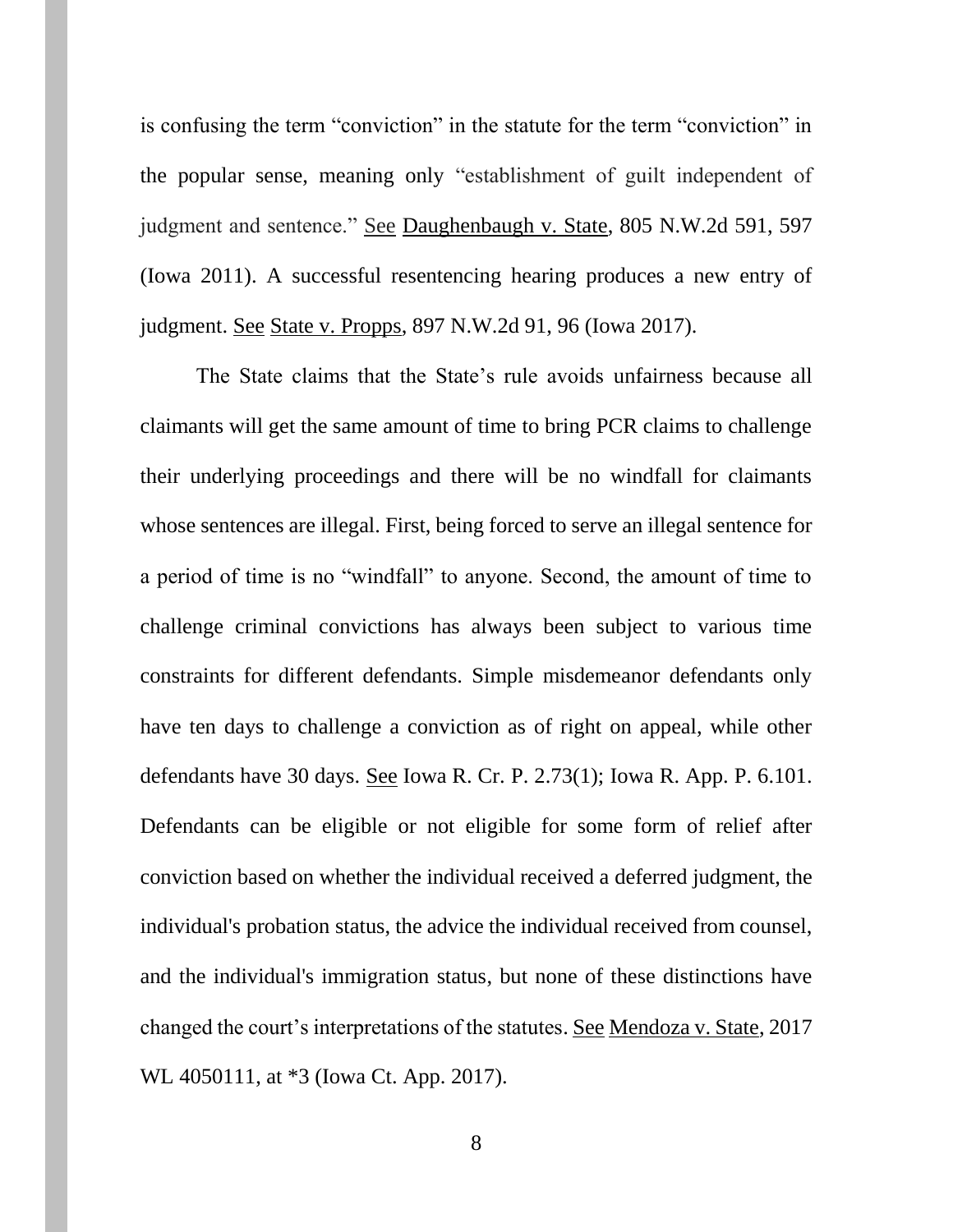It is also not clear why the State should be protected from this "windfall" and the defendants should be punished. In State v. Woody, 613 N.W.2d 215, 218 (Iowa 2000), the defendant had a valid plea but an illegal sentence. The court only corrected the illegal sentence and upheld the plea, even if the State wanted to reinstate original charges. Id. The court ruled that "the State should bear the consequences of a decision that was based on the State's wrong assumption that the habitual-offender statute applied." Id. The State should bear the consequences of later postconviction relief applications if the State is not ensuring that the court is entering correct and legal sentences.

The State claims that Mr. Sahinovic's reading would invert "legitimate interest in preventing the litigation of stale claims." State's Br. at 17. But to determine legislative intent, the court looks to the language chosen by the legislature, and not what the legislature might have said. Schadendorf v. Snap-On Tools Corp., 757 N.W.2d 330, 337 (Iowa 2008). Even if an outcome is not the actual intent of the legislature, if it is the intent expressed by the words the legislature chose to use, the court must follow the statute. Noll v. Iowa Dist. Ct. for Muscatine Cty., 919 N.W.2d 232, 236 (Iowa 2018). The legislature could have defined the term "conviction" or they could have broken up when the statute of limitations for various claims run out. They could have banned claims challenging the guilty plea three years after the guilty plea, or claims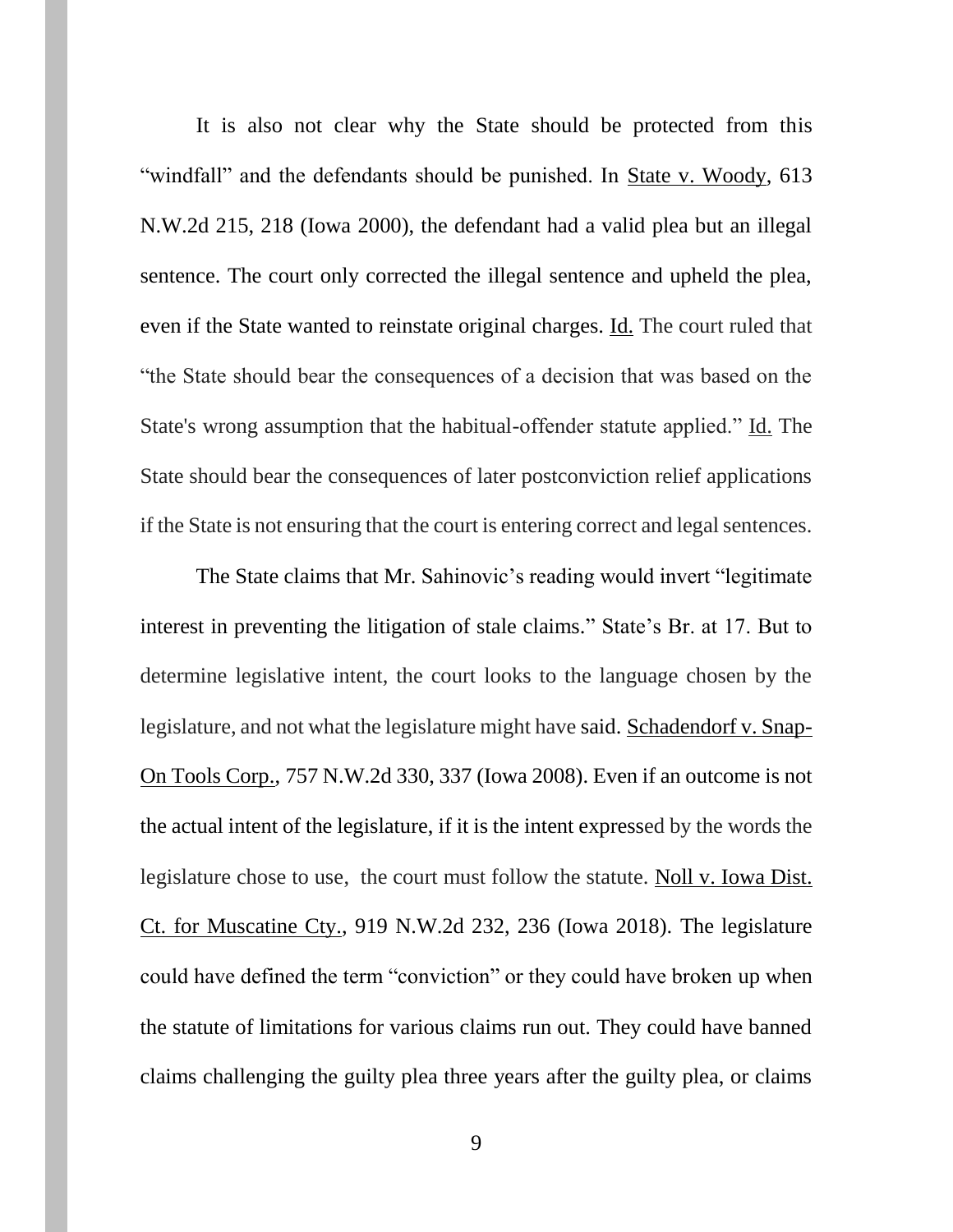challenging the trial three years after the trial, or claims challenging sentencing three years after the sentencing, or claims challenging resentencing three years after the resentencing. That is not when they defined the point for starting the statute of limitations. The legislature made the starting point for the statute of limitations "three years from the date the conviction or decision is final or, in the event of an appeal, from the date the writ of procedendo is issued." Iowa Code § 822.3. Mr. Sahinovic's petition lists the entry of judgment as April 27, 2015, his resentencing date. (08.23.2018 Amended Application for Postconviction Relief in Polk County Case No. PCCE078744). From there, the court can see whether the Petition was timely filed three years after that date. The court would have to engage in significant judicial modification, which the appellate courts are precluded from engaging in, to accept the State's interpretation of the statute of limitations. See City of Asbury v. Iowa City Dev. Bd., 723 N.W.2d 188, 197 (Iowa 2006).

The State refers to Mr. Sahinovic's argument as a "loophole." Perhaps it is not what the State envisioned would happen when it won Daughenbaugh v. State, 805 N.W.2d 591 (Iowa 2011). But Mr. Sahinovic's interpretation is based upon the Iowa Supreme Court's interpretation of the word "conviction" in Iowa Code § 822.3 and the plain language used in the statute. It is not a "loophole" to take the legislature at their word on when a statute of limitations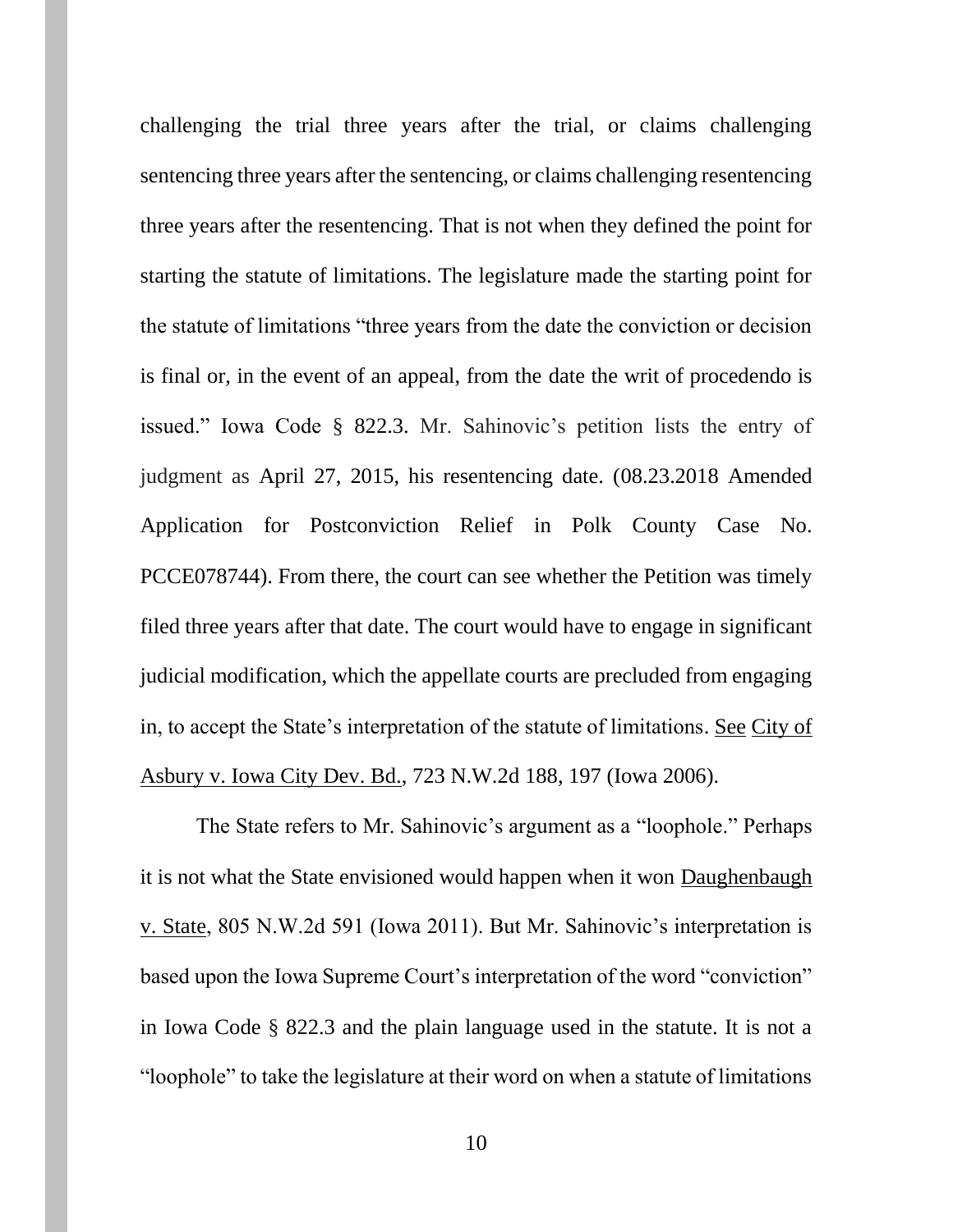ends. If the legislature does not like the result of the case, they are free to amend the postconviction relief statute after the decision in this case.

The State claims that the court should ask is "when did this specific claim under section 822.3 arise?" See State's Br. at 18. This is incorrect. The court should ask "when is the conviction or decision final or the date the writ of procedendo is issued?" because that is the statutory language of 822.3. The court can do this by looking at the pleadings from the pleading requirements of 822.4, which require the applicant to state the date of the entry of the judgment complained of there must be an entry of a judgment.

The State claims that "Sahinovic's new carve-out for untimely PCR claims that *were* available before his sentence was corrected would contravene the unambiguous legislative intent that animates both section 822.3 and section 822.8." State's Br. at 19. This is incorrect. The unambiguous legislative intent of 822.3 is that "[a]ll other applications must be filed within three years from the date the conviction or decision is final or, in the event of an appeal, from the date the writ of procedendo is issued."

If the legislature wanted the statute of limitations to start running at a different time other than when the conviction or sentence is final, as the State claims, it would set different time limitations for different claims. For example, if an applicant wants to make the claim that their "reduction of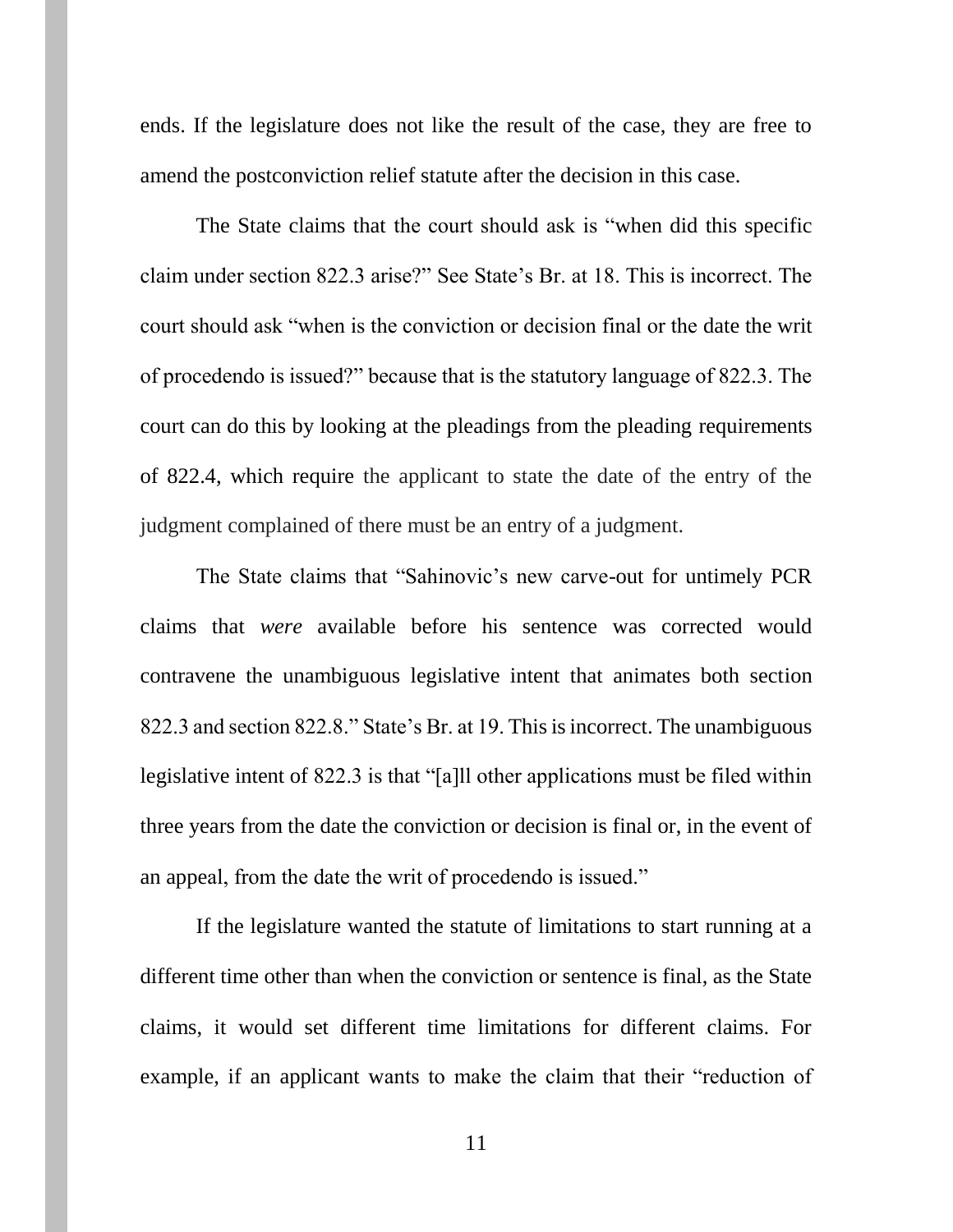sentence pursuant to sections 903A.1 through 903A.7 has been unlawfully forfeited" under Iowa Code § 822.2(1)(f), then they have a different statute of limitations, and must file the application "with the clerk of the district court of the county in which the applicant is being confined within ninety days from the date the disciplinary decision is final." Iowa Code § 822.3. The statute does not give a different time frame for challenging the guilty plea, even though the guilty plea might take place long before the sentencing. "[L]egislative intent is expressed by omission as well as by inclusion, and the express mention of one thing implies the exclusion of others not so mentioned." Staff Mgmt. v. Jimenez, 839 N.W.2d 640, 649 (Iowa 2013).

It is hard to see how Iowa Code § 822.8 expresses intent for the State's interpretation. That section bars second PCR applications from raising grounds that were omitted from the first PCR application unless those claims were not included "for sufficient reason." The obvious reason behind this rule is to preserve judicial resources from adjudicating multiple PCR petitions, when the applicant could have brought all claims for relief the first time. This is Mr. Sahinovic's first PCR.

The State claims that "At best, correcting the sentence imposes a *new*  final judgment that may be the target of PCR actions—but it cannot restart the clock for any claims that could target the original conviction or sentence,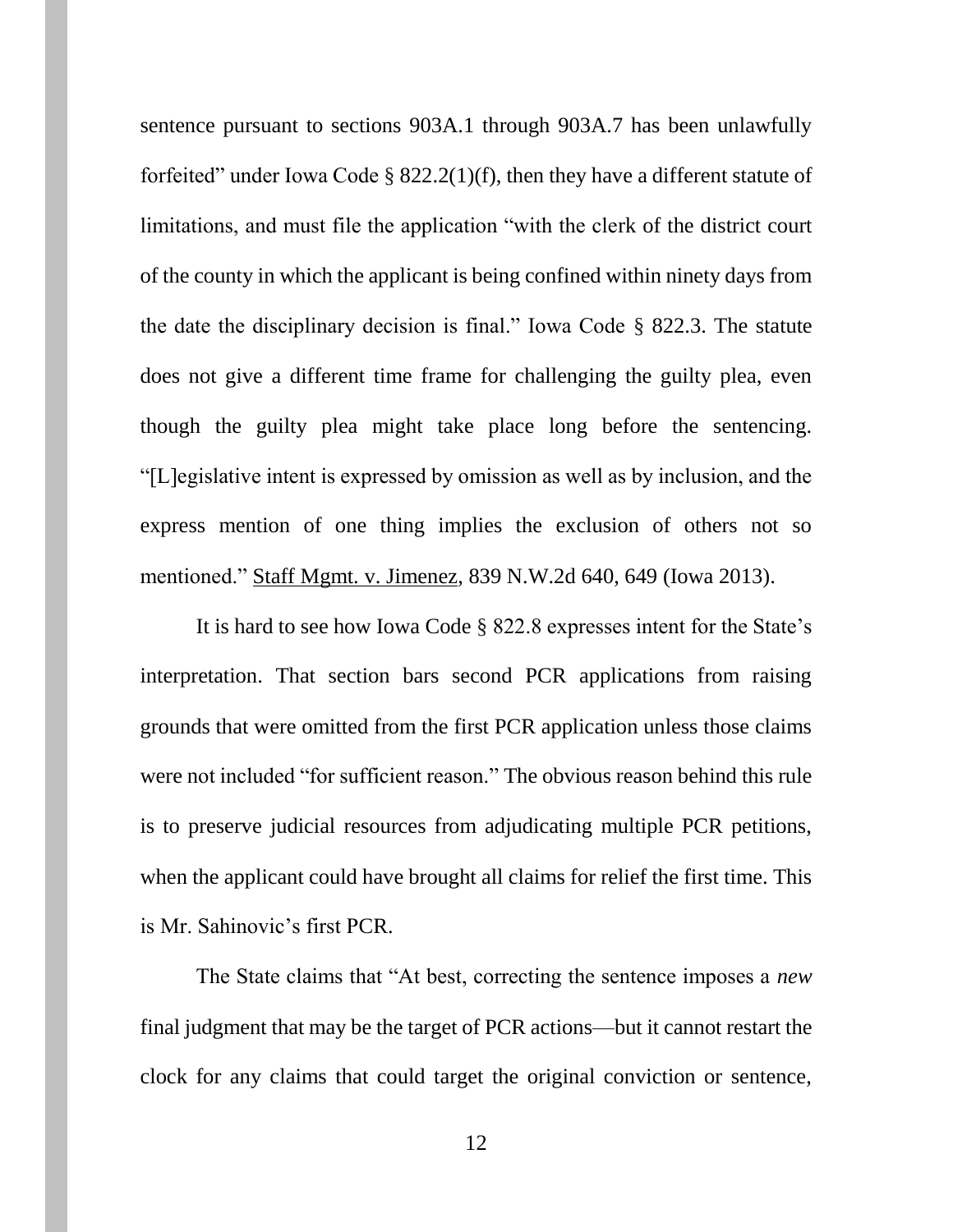especially if those claims have already lapsed into finality." State's Br. at 20. This interpretation is at odds with the plain language of Iowa Code § 822.3, which only mentions the "clock" as starting at the final judgment of sentence. The State is asking the court to add additional words to the statute to better fit the State's purposes.

The State also argues that Sahinovic's interpretation of the statute is "dangerous" after State v. Lyle, 854 N.W.2d 378, 403 (Iowa 2014) and State v. Sweet, 879 N.W.2d 811 (Iowa 2016) produced many illegal sentences, once thought legal, that needed to be corrected. State's Br. at 20. It would be odd for the court to not adhere to its previous construction of the statute because of a previous decision granting justice to juvenile defendants. The court did not fear that additional proceedings that would be caused by the Lyle decision. State v. Lyle, 854 N.W.2d 378, 403 (Iowa 2014). The court recognized that the the process would "likely impose administrative and other burdens, but burdens our legal system is required to assume. Individual rights are not just recognized when convenient. Our court history has been one that stands up to preserve and protect individual rights regardless of the consequences." Id.

Regardless, the court has not feared the filing of additional potentially meritorious postconviction relief claims before in order to preserve justice. Allison v. State, 914 N.W.2d 866 (Iowa 2018) essentially allowed second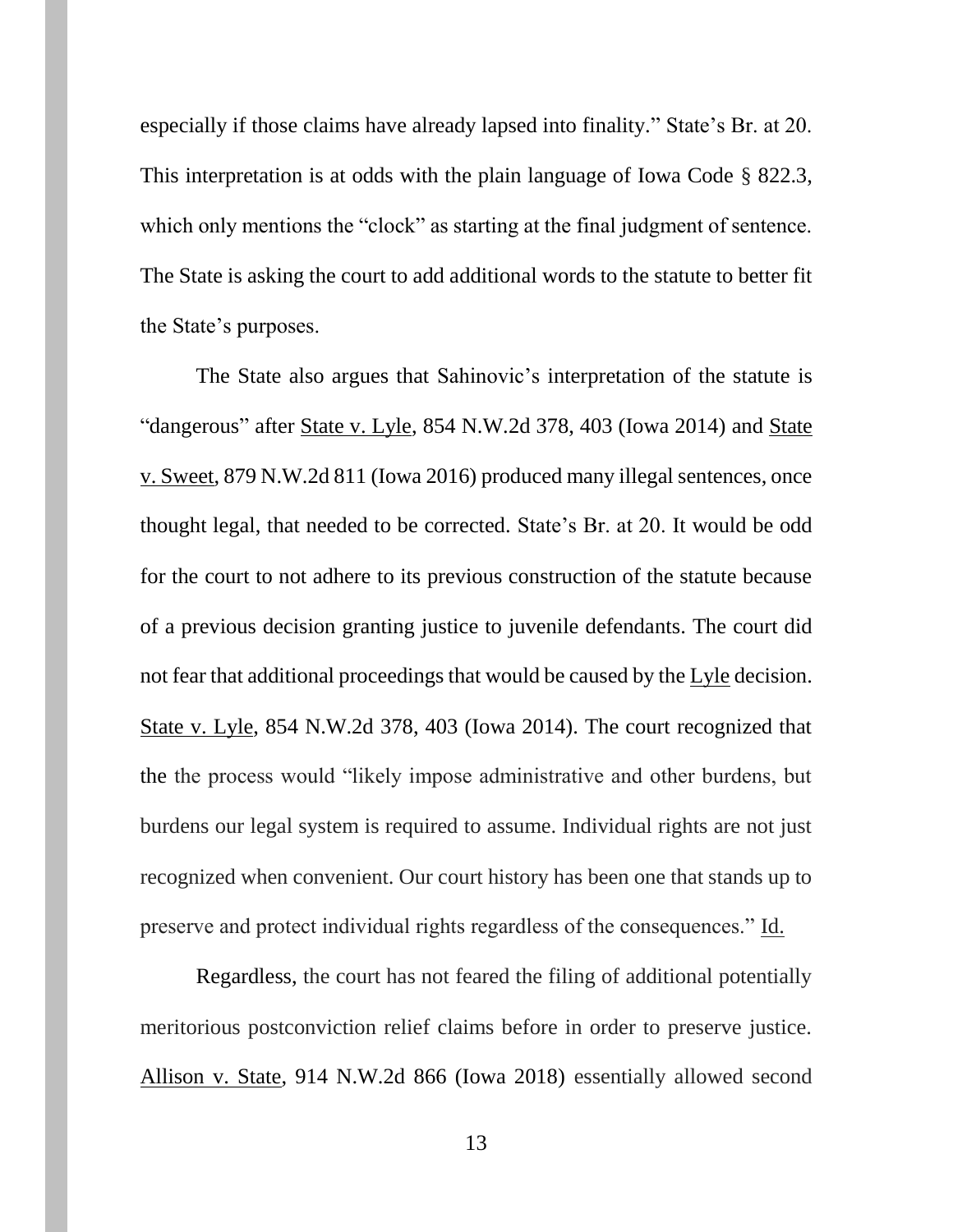postconviction relief claims past the time bar, but the court did "not fear the deluge. Lawyers must have a good-faith basis for filing a pleading, and this principle applies in postconviction proceedings. Further, our court system is fully capable of quickly disposing of claims that have no basis in law or fact." Allison v. State, 914 N.W.2d 866, 891 (Iowa 2018). A PCR applicant years after his case is done usually has the same difficulties that the State does in producing witnesses (even his or her trial attorney) and recreating files that may be long lost.

The State argues that Sahinovic's proposal inserts the word "sentence" into section 822.3, when the legislature specifically omitted it from that section. State's Br. at 22. While Mr. Sahinovic does want to include the word "sentence" in section 822.3, that is because the Iowa Supreme Court has already specifically said that it is included in the word "conviction" of section 822.3. The Iowa Supreme Court has already said that section 822.3 "uses the term 'conviction' in its technical sense, namely, to require adjudication and the entry of judgment." Daughenbaugh v. State, 805 N.W.2d 591, 599 (Iowa 2011). It is the State that would like to excise that interpretation and return the word "conviction" to return the general and more popular definition of "the establishment of guilt independent of judgment and sentence." See id. at 597.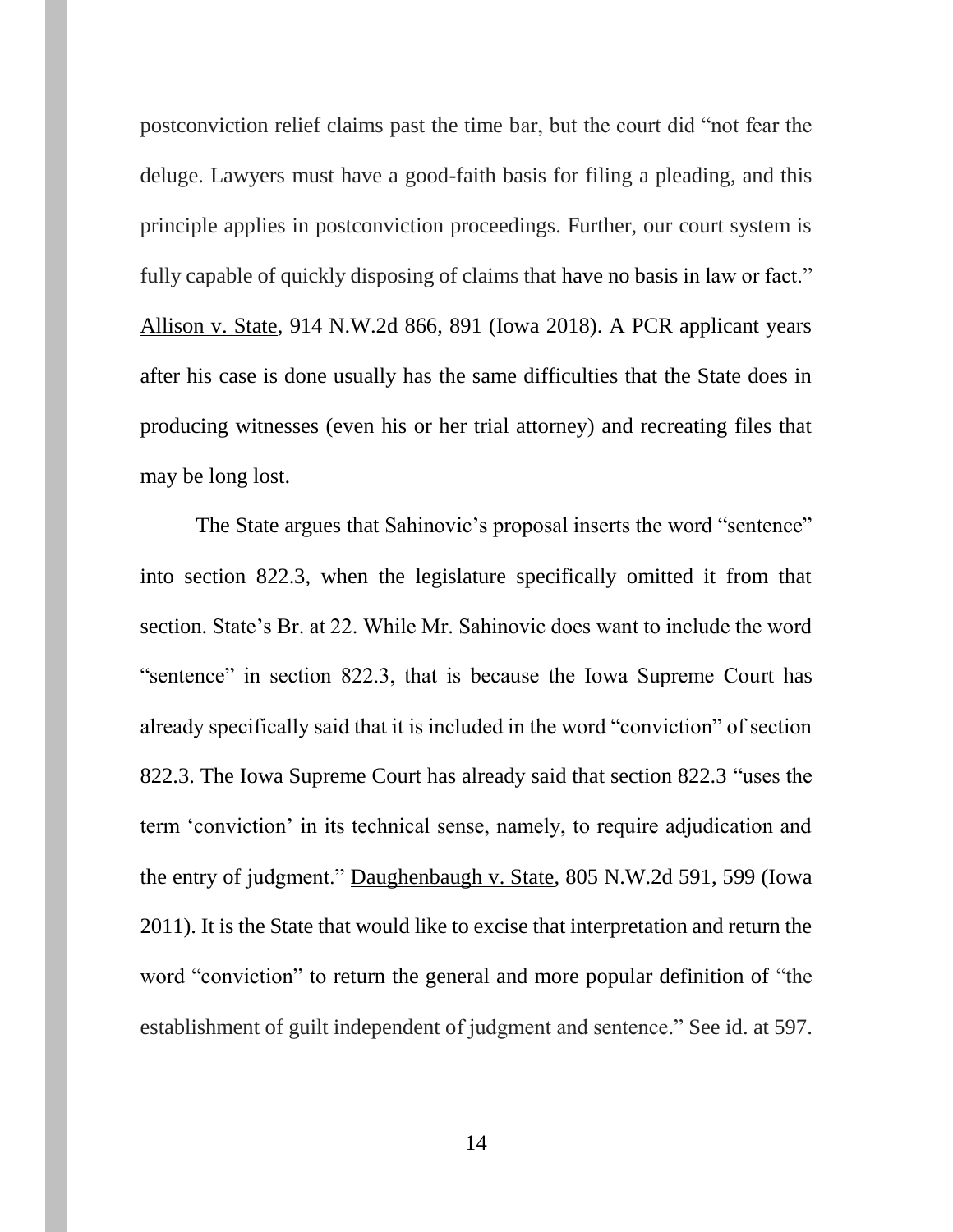#### **CONCLUSION**

Mr. Sahinovic did not have a "conviction" within the meaning of the postconviction relief statute until a final order was issued on his motion granting his correction of illegal sentence. The State, fearing the consequences of the very interpretation that it argued for in Daughenbaugh v. State, 805 N.W.2d 591 (Iowa 2011), is asking the court to read terms and add words into a statute that clearly sets the statute of limitations to start for after a conviction has begun. Mr. Sahinovic requests the court reverse the decision of the district judge granting summary dismissal of his application for postconviction relief and remand the case back to the district court for trial on the merits.

# **ORAL ARGUMENT NOTICE**

Counsel requests oral argument.

## **PARRISH KRUIDENIER DUNN BOLES GRIBBLE GENTRY BROWN & BERGMANN L.L.P.** BY: */S/ Alexander Smith*

Alexander Smith AT0011363 Benjamin D. Bergmann AT0009469 2910 Grand Avenue Des Moines, Iowa 50312 Telephone: (515) 284-5737 Facsimile: (515) 284-1704 Email: [bbergmann@parrishlaw.com](mailto:bbergmann@parrishlaw.com)  Email: [asmith@parrishlaw.com](mailto:asmith@parrishlaw.com) **ATTORNEYS FOR PETITIONER - APPELLANT**